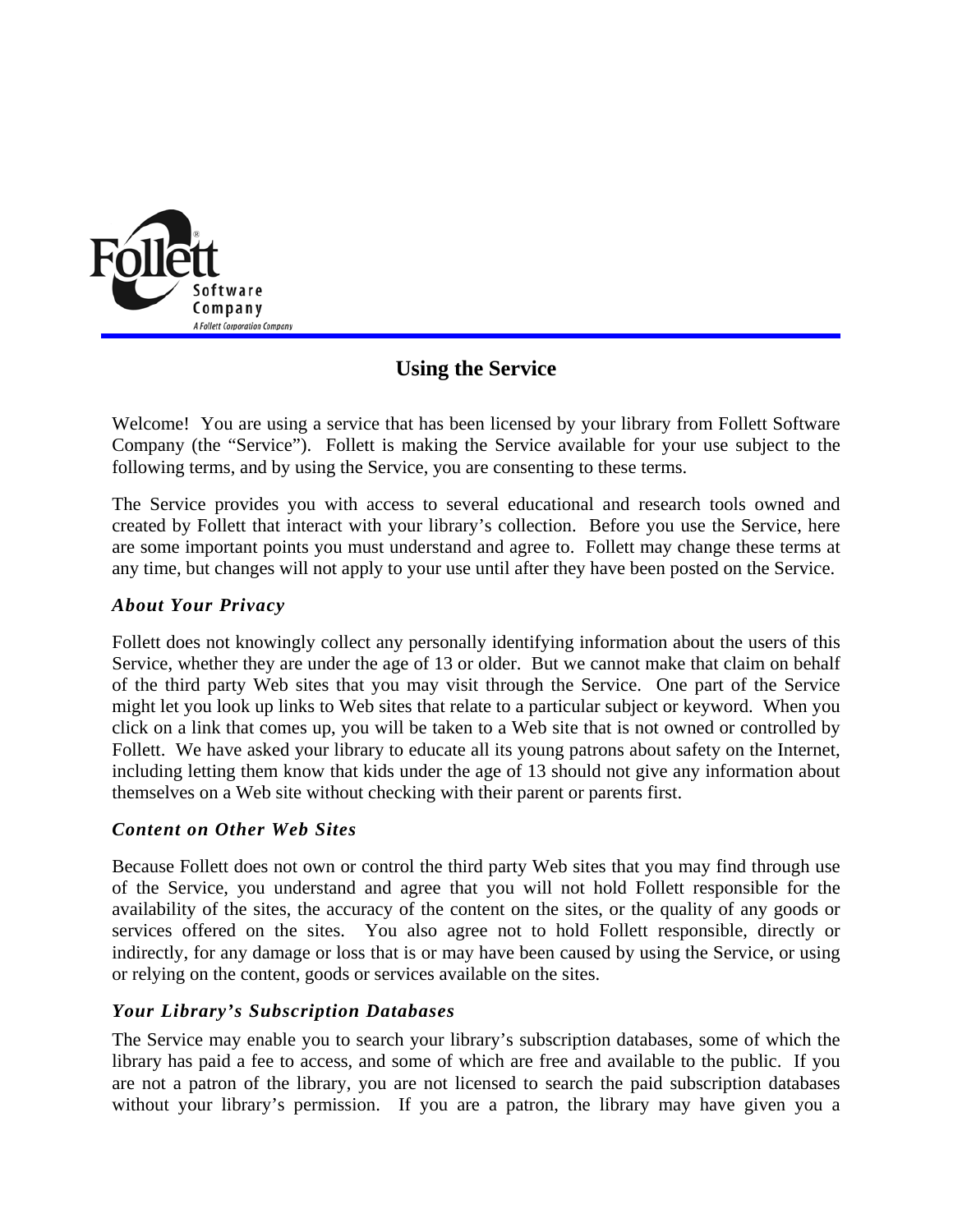password to use the Service or to access these databases. If so, you agree not to share your password with anyone and to tell your library if you disclose it.

## *Intellectual Property*

The Service, including any software used to run the Service, was created by Follett or its third party licensors and contains proprietary and confidential information that is protected by law, including copyright law. You agree not to modify, rent, lease, loan, sell, distribute or create derivative works based on the Service, in whole or in part. You also agree not to use or exploit any portion of the Service or access to the Service for any commercial purpose. Follett grants you a personal, non-transferable and non-exclusive right and license to use the Service for educational purposes only.

# *DISCLAIMER OF WARRANTIES*

### YOU EXPRESSLY UNDERSTAND AND AGREE THAT:

FOLLETT SOFTWARE COMPANY DISCLAIMS ALL OTHER WARRANTIES, EITHER EXPRESS OR IMPLIED, INCLUDING BUT NOT LIMITED TO IMPLIED WARRANTY OF MERCHANTABILITY, FITNESS FOR A PARTICULAR PURPOSE, WARRANTY OF TITLE, OR WARRANTY OF NON-INFRINGEMENT. FOLLETT SOFTWARE COMPANY MAKES NO REPRESENTATIONS OR WARRANTIES THAT THE SERVICE WILL BE CONTINUALLY ACCESSIBLE OR ACCESSIBLE AT ANY PARTICULAR TIME.

FOLLETT SOFTWARE COMPANY IS NOT RESPONSIBLE FOR AND MAKES NO REPRESENTATIONS OR WARRANTIES THAT THIRD PARTY PRODUCTS, SERVICES OR WEB SITES WILL WORK WITH THE SERVICE, OR THAT ACCESS TO THE SERVICE OR THIRD PARTY SITES FOUND THROUGH THE SERVICE WILL BE UNINTERRUPTED OR ERROR-FREE. FOLLETT MAKES NO WARRANTY THAT THE INFORMATION OBTAINED FROM THE SERVICE IS ACCURATE OR RELIABLE OR THAT ANY GOODS OR SERVICE MADE AVAILABLE THROUGH THE PRODUCT WILL MEET YOUR EXPECTATIONS. YOU AGREE THAT ANY MATERIAL OR DATA DOWNLOADED OR OTHERWISE OBTAINED FROM USE OF THE SERVICE IS DONE OR ALLOWED AT YOUR SOLE RISK AND THAT YOU WILL BE SOLELY RESPONSIBLE FOR ANY DAMAGE THAT RESULTS FROM THE DOWNLOADING OF SUCH MATERIAL OR DATA.

# *LIMITATION OF LIABILITY*

IN NO EVENT SHALL FOLLETT SOFTWARE COMPANY BE LIABLE FOR ANY DIRECT, INDIRECT, INCIDENTAL, SPECIAL, EXEMPLARY, OR CONSEQUENTIAL DAMAGES (INCLUDING, BUT LIMITED TO LOSS OF USE OR DATA), HOWEVER CAUSED AND ON ANY THEORY OF LIABILITY, WHETHER IN CONTRACT, STRICT LIABILITY, OR TORT (INCLUDING NEGLIGENCE OR OTHERWISE) ARISING OUT OF THE USE OF THE SERVICE, EVEN IF ADVISED OF THE POSSIBLITY OF SUCH DAMAGE.